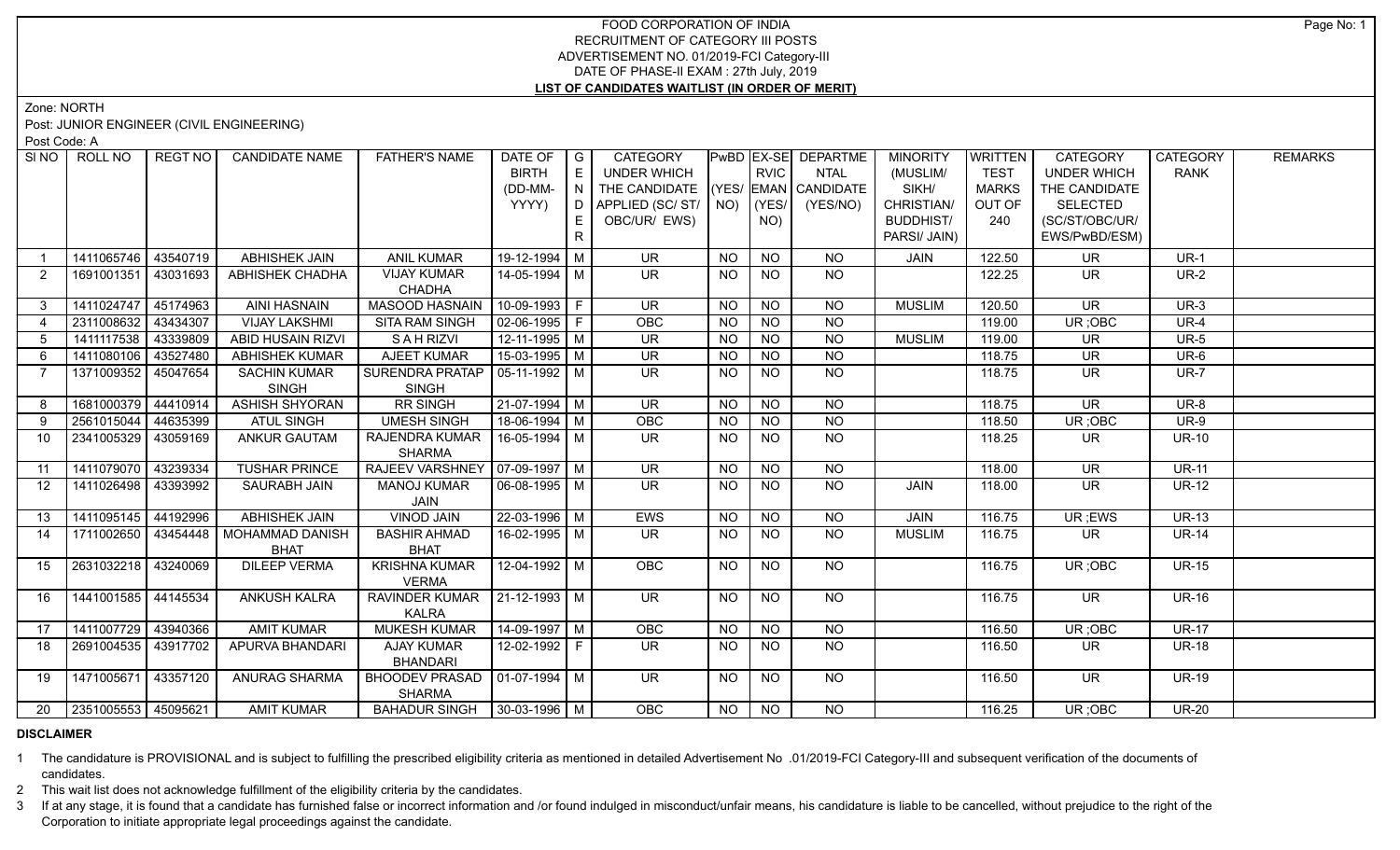# FOOD CORPORATION OF INDIA RECRUITMENT OF CATEGORY III POSTS ADVERTISEMENT NO. 01/2019-FCI Category-III DATE OF PHASE-II EXAM : 27th July, 2019 **LIST OF CANDIDATES WAITLIST (IN ORDER OF MERIT)**

Zone: NORTH

Post: JUNIOR ENGINEER (CIVIL ENGINEERING)

Post Code: A

|    | SINO ROLL NO               | REGT NO  | <b>CANDIDATE NAME</b>   | <b>FATHER'S NAME</b> | DATE OF            | $\overline{G}$ | <b>CATEGORY</b>          |           |                  | PwBD EX-SE DEPARTME  | <b>MINORITY</b>  | <b>WRITTEN</b> | <b>CATEGORY</b>          | <b>CATEGORY</b> | <b>REMARKS</b> |
|----|----------------------------|----------|-------------------------|----------------------|--------------------|----------------|--------------------------|-----------|------------------|----------------------|------------------|----------------|--------------------------|-----------------|----------------|
|    |                            |          |                         |                      | <b>BIRTH</b>       | E              | <b>UNDER WHICH</b>       |           | <b>RVIC</b>      | <b>NTAL</b>          | (MUSLIM/         | <b>TEST</b>    | <b>UNDER WHICH</b>       | <b>RANK</b>     |                |
|    |                            |          |                         |                      | (DD-MM-            | N              | THE CANDIDATE            |           |                  | (YES/ EMAN CANDIDATE | SIKH/            | <b>MARKS</b>   | THE CANDIDATE            |                 |                |
|    |                            |          |                         |                      | YYYY)              | D              | APPLIED (SC/ST/          | NO)       | YES/             | (YES/NO)             | CHRISTIAN/       | OUT OF         | <b>SELECTED</b>          |                 |                |
|    |                            |          |                         |                      |                    | E.             | OBC/UR/ EWS)             |           | NO)              |                      | <b>BUDDHIST/</b> | 240            | (SC/ST/OBC/UR/           |                 |                |
|    |                            |          |                         |                      |                    | R              |                          |           |                  |                      | PARSI/ JAIN)     |                | EWS/PwBD/ESM)            |                 |                |
| 21 | 1411092813                 | 43486207 | <b>VISHAL ARUN</b>      | <b>ARUN KUMAR</b>    | $11 - 11 - 1991$ M |                | EWS                      | NO        | <b>NO</b>        | <b>NO</b>            |                  | 116.25         | UR; EWS                  | <b>UR-21</b>    |                |
|    |                            |          |                         | <b>SHRIVASTAVA</b>   |                    |                |                          |           |                  |                      |                  |                |                          |                 |                |
| 22 | 1731003421                 | 43989404 | <b>RITESH KUMAR</b>     | JITENDRA KUMAR       | 20-12-1993 M       |                | <b>UR</b>                | <b>NO</b> | <b>NO</b>        | <b>NO</b>            |                  | 116.00         | UR.                      | <b>UR-22</b>    |                |
|    |                            |          | <b>SINGH</b>            | <b>SINGH</b>         |                    |                |                          |           |                  |                      |                  |                |                          |                 |                |
| 23 | 2631013011                 | 44441249 | SHIVENDRA PRATAP        | SHEODAN SINGH        | 11-10-1995 M       |                | <b>UR</b>                | NO.       | <b>NO</b>        | <b>NO</b>            |                  | 116.00         | <b>UR</b>                | <b>UR-23</b>    |                |
|    |                            |          | <b>SINGH</b>            |                      |                    |                |                          |           |                  |                      |                  |                |                          |                 |                |
| 24 | 1351021879   43183245      |          | <b>MANISH KUMAR</b>     | <b>BAIDYANATH</b>    | 15-03-1996   M     |                | <b>OBC</b>               | NO.       | NO.              | <b>NO</b>            |                  | 115.50         | UR; OBC                  | <b>UR-24</b>    |                |
|    |                            |          | YADAV                   | YADAV                |                    |                |                          |           |                  |                      |                  |                |                          |                 |                |
| 25 | 2331005552 43711853        |          | <b>PRATEEK BHATI</b>    | <b>RAJESH BHATI</b>  | 19-11-1995 M       |                | EWS                      | <b>NO</b> | <b>NO</b>        | $N$ O                |                  | 115.50         | UR; EWS                  | <b>UR-25</b>    |                |
| 26 | 2321041209 43074906        |          | <b>ROHIT KHANDELWAL</b> | <b>DINESH KUMAR</b>  | $04 - 02 - 1996$ M |                | EWS                      | <b>NO</b> | N <sub>O</sub>   | N <sub>O</sub>       |                  | 114.75         | UR; EWS                  | <b>UR-26</b>    |                |
|    |                            |          |                         | KHANDELWAL           |                    |                |                          |           |                  |                      |                  |                |                          |                 |                |
| 27 | 1411072616                 | 44698474 | <b>KAMESH</b>           | <b>VIJAY KUMAR</b>   | $07-05-1996$ M     |                | OBC                      | <b>NO</b> | NO               | $N$ O                |                  | 114.75         | UR; OBC                  | <b>UR-27</b>    |                |
| 28 | 2621012334                 | 44086938 | <b>ANKIT SHARMA</b>     | <b>NARESH SHARMA</b> | $31-08-1992$ M     |                | $\overline{\mathsf{UR}}$ | <b>NO</b> | NO               | $N$ O                |                  | 114.50         | <b>UR</b>                | <b>UR-28</b>    |                |
| 29 | 1411041376                 | 44710895 | <b>RAHUL SINGH</b>      | RAVINDRA NATH        | 18-04-1993 M       |                | <b>EWS</b>               | NO.       | <b>NO</b>        | $N$ O                |                  | 114.25         | UR; EWS                  | <b>UR-29</b>    |                |
|    |                            |          |                         | <b>SINGH</b>         |                    |                |                          |           |                  |                      |                  |                |                          |                 |                |
| 30 | 2301008966                 | 43358032 | <b>RAHUL TIWARI</b>     | OMPRAKASH            | $20-03-1996$ M     |                | EWS                      | <b>NO</b> | <b>NO</b>        | <b>NO</b>            |                  | 114.00         | UR; EWS                  | <b>UR-30</b>    |                |
| 31 | 1691009225                 | 45103294 | PUSHKAR SHARMA          | <b>ASHOK KUMAR</b>   | $01 - 11 - 1994$ M |                | <b>UR</b>                | <b>NO</b> | <b>NO</b>        | $\overline{N}$       |                  | 113.75         | <b>UR</b>                | <b>UR-31</b>    |                |
| 32 | 1411048634                 | 43925072 | <b>DUSHYANT SINGH</b>   | DAYA RAM             | 20-06-1995 M       |                | OBC                      | <b>NO</b> | <b>NO</b>        | <b>NO</b>            |                  | 113.50         | UR; OBC                  | <b>UR-32</b>    |                |
| 33 | 1241000217                 | 43928187 | <b>NAUMAN ALI</b>       | <b>NAUSHAD ALI</b>   | 26-07-1992 M       |                | <b>UR</b>                | <b>NO</b> | <b>NO</b>        | $\overline{N}$       | <b>MUSLIM</b>    | 113.25         | <b>UR</b>                | <b>UR-33</b>    |                |
| 34 | 2331003507                 | 43549324 | <b>SAURABH AGRAWAL</b>  | <b>ANAND PRAKASH</b> | $10-12-1994$ M     |                | <b>UR</b>                | <b>NO</b> | <b>NO</b>        | <b>NO</b>            |                  | 113.25         | <b>UR</b>                | <b>UR-34</b>    |                |
| 35 | 1411094234                 | 43925963 | SUDARSHAN KUMAR         | <b>SATISH KUMAR</b>  | $02-02-1997$ M     |                | <b>UR</b>                | <b>NO</b> | <b>NO</b>        | <b>NO</b>            |                  | 113.00         | <b>UR</b>                | <b>UR-35</b>    |                |
| 36 | 2681004287                 | 43907802 | <b>ASHUTOSH DHYANI</b>  | <b>SATYA PRAKASH</b> | $09-01-1993$ M     |                | <b>UR</b>                | <b>NO</b> | <b>NO</b>        | <b>NO</b>            |                  | 112.75         | <b>UR</b>                | <b>UR-36</b>    |                |
|    |                            |          |                         | <b>DHYANI</b>        |                    |                |                          |           |                  |                      |                  |                |                          |                 |                |
| 37 | 1431001830 44349624        |          | SADAF RIAZ KHAN         | <b>RIAZUL HASAN</b>  | 16-10-1993 M       |                | OBC                      | NO.       | <b>NO</b>        | <b>NO</b>            | <b>MUSLIM</b>    | 112.75         | UR; OBC                  | <b>UR-37</b>    |                |
| 38 | 2221000777                 | 43036393 | <b>MANJOT SHARMA</b>    | <b>SOHAN LAL</b>     | 18-10-1996 M       |                | UR.                      | <b>NO</b> | $N$ <sup>O</sup> | $N$ <sup>O</sup>     |                  | 112.50         | UR.                      | <b>UR-38</b>    |                |
|    |                            |          |                         | <b>SHARMA</b>        |                    |                |                          |           |                  |                      |                  |                |                          |                 |                |
| 39 | 2321027768 44847775        |          | RAJ KUMAR NUWAL         | <b>GANESH KUMAR</b>  | $23 - 02 - 1995$ M |                | $\overline{\mathsf{UR}}$ | <b>NO</b> | <b>NO</b>        | NO                   |                  | 112.25         | UR.                      | <b>UR-39</b>    |                |
|    |                            |          |                         | <b>NUWAL</b>         |                    |                |                          |           |                  |                      |                  |                |                          |                 |                |
|    | 40   1711000554   44691594 |          | <b>HUMAIRA AYUB</b>     | MOHAMMAD AYUB        | $16-01-1992$ F     |                | $\overline{\mathsf{UR}}$ | NO        | <b>NO</b>        | N <sub>O</sub>       | <b>MUSLIM</b>    | 112.25         | $\overline{\mathsf{UR}}$ | <b>UR-40</b>    |                |

# **DISCLAIMER**

1 The candidature is PROVISIONAL and is subject to fulfilling the prescribed eligibility criteria as mentioned in detailed Advertisement No .01/2019-FCI Category-III and subsequent verification of the documents of candidates.

2 This wait list does not acknowledge fulfillment of the eligibility criteria by the candidates.

3 If at any stage, it is found that a candidate has furnished false or incorrect information and /or found indulged in misconduct/unfair means, his candidature is liable to be cancelled, without prejudice to the right of t Corporation to initiate appropriate legal proceedings against the candidate.

Page No: 2